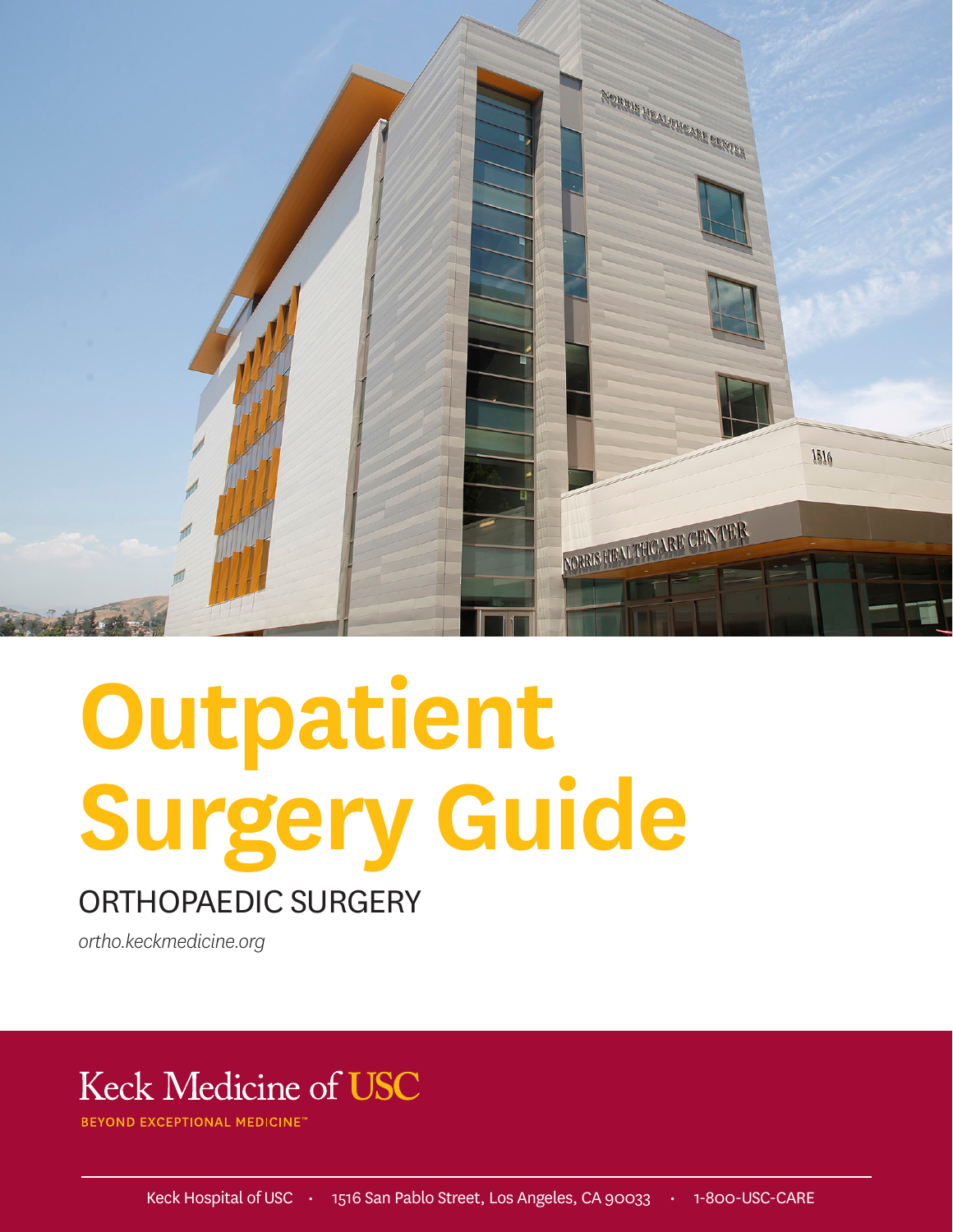#### **WELCOME**

We want to welcome you to the services of the Department of Orthopaedic Surgery of Keck Medicine of USC. This guide offers general information about having outpatient surgery at the Keck Hospital of USC. USC orthopaedic surgeons also perform outpatient surgery at Beverly Hills Doctors Surgery Center and USC Verdugo Hills Hospital.

Your decision to have surgery with our team of professionals is one that we truly appreciate. We recognize the importance of this relationship and strive to have you participate directly in the decision making related to your care. The medical team working with you includes orthopaedic surgeons, anesthesiologists, nurses, and medical assistants.

Please feel free to call your physician's office with questions as they arise. You can reach the office or schedule an appointment by calling (800) USC-CARE (800-872-2273). Additional information is also available on our website at: http://ortho.keckmedicine.org.

#### **About USC Orthopaedic Surgery**

At USC Orthopaedic Surgery, we provide our patients with exceptional medical care in treating a wide range of orthopaedic disorders offering expertise in sports medicine, joint preservation and replacement, disorders of the hand and wrist, musculoskeletal oncology, spine care, fracture and trauma care, and foot and ankle surgery.

Our focus is on our patients, and our goal is to provide the best care possible throughout Southern California and the west coast. From diagnosis to rehabilitation, we provide our patients with comprehensive services across the continuum of care so that you can return to a full and healthy life.

As faculty at the Keck School of Medicine of USC, many of our physicians also engage in medical research that directly benefits patients, while educating and mentoring a future generation of orthopaedic specialists.

#### **WHAT TO EXPECT**

#### **Decision for Surgery**

Prior to deciding to have surgery, you will have met with your surgeon and received your treatment options in detail. Depending upon your condition, various alternatives (rest, medications, injections, physical therapy) will have been tried. If these measures no longer work, surgery may be needed.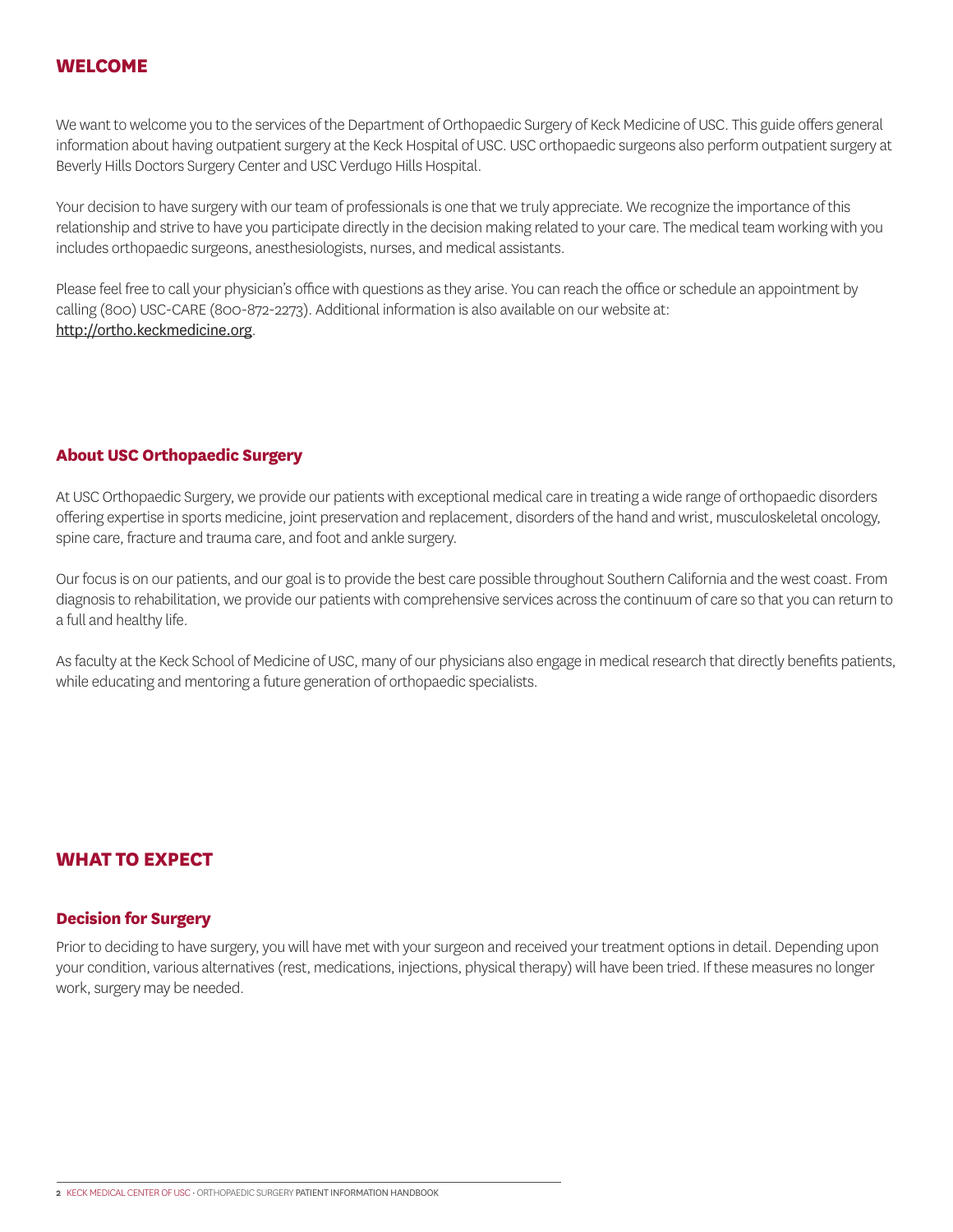#### **Preparations Prior to Surgery**

Taking care in advance to ensure a comfortable and safe home environment for your return from surgery can ease your recovery. Depending upon your specific surgery, some or all of the items listed below may apply. Your surgeon's office can provide more specific information. Some sample suggestions are mentioned below:

#### **Home Safety**

- Clear walking **pathways** in your home, moving **furniture** out of the way if crutches or other assistive devices will be needed. Move **throw rugs** and other items that could cause you trip and fall. If needed, consider setting up a **sleeping area** on the first floor and a **shower chair** for bathing.
- Have **food** (including prepared meals), **toiletries**, **medications**, and other supplies ready.
- Invite someone close to you to **visit or stay** with you after surgery.
- Determine how you will **get to and from the surgery center** on the day of surgery (you will not be able to drive).

#### **Preoperative Tests, Consultations, and Medications**

- Follow your physician's directions regarding any **required tests**.
- Your surgeon's office can arrange any tests that are necessary. **Blood tests, x-rays, MRI and ultrasound** are usually performed at the health center unless your insurance requires that the test be performed at another facility.
- If you have another medical problem, you will need a consultation with your primary care physician and/or cardiologist to **ensure safety with anesthesia**. Your surgeon's office will help you make these arrangements.
- Check with your primary care physician about your **regular medications**. Some, such as anti-inflammatory medications should not be taken starting **seven to 10 days prior to surgery**. Check with your surgeon and primary care physician for more specifics.
- Check with your primary care physician about **medication that can be taken** on the day of surgery.
- Review **pain management** (medications, ice therapy, etc.) regimens after surgery with your surgeon in advance.
- Complete a **pre-surgical questionnaire** and participate in a **prearranged discussion** with a member of the perioperative nursing team (via phone or in person), as needed.

#### **The Day of Surgery**

All the preparations you make and questions you ask in advance of the day of surgery will help you to feel prepared and make the day itself go more smoothly. Please be sure to follow these guidelines on the day of surgery:

#### **What to Do and What Not to Do**

- Please check with your surgeon regarding **eating and drinking** the evening prior to and the day of surgery.
- Wear **comfortable clothing** and **no jewelry**.
- Do not wear **contact lenses**.
- Bring **insurance** and **prescription cards**.
- Bring your **list of medications and allergies**.
- **Do not drive** the day of surgery.

**<sup>3</sup>** KECK MEDICAL CENTER OF USC • ORTHOPAEDIC SURGERY PATIENT INFORMATION HANDBOOK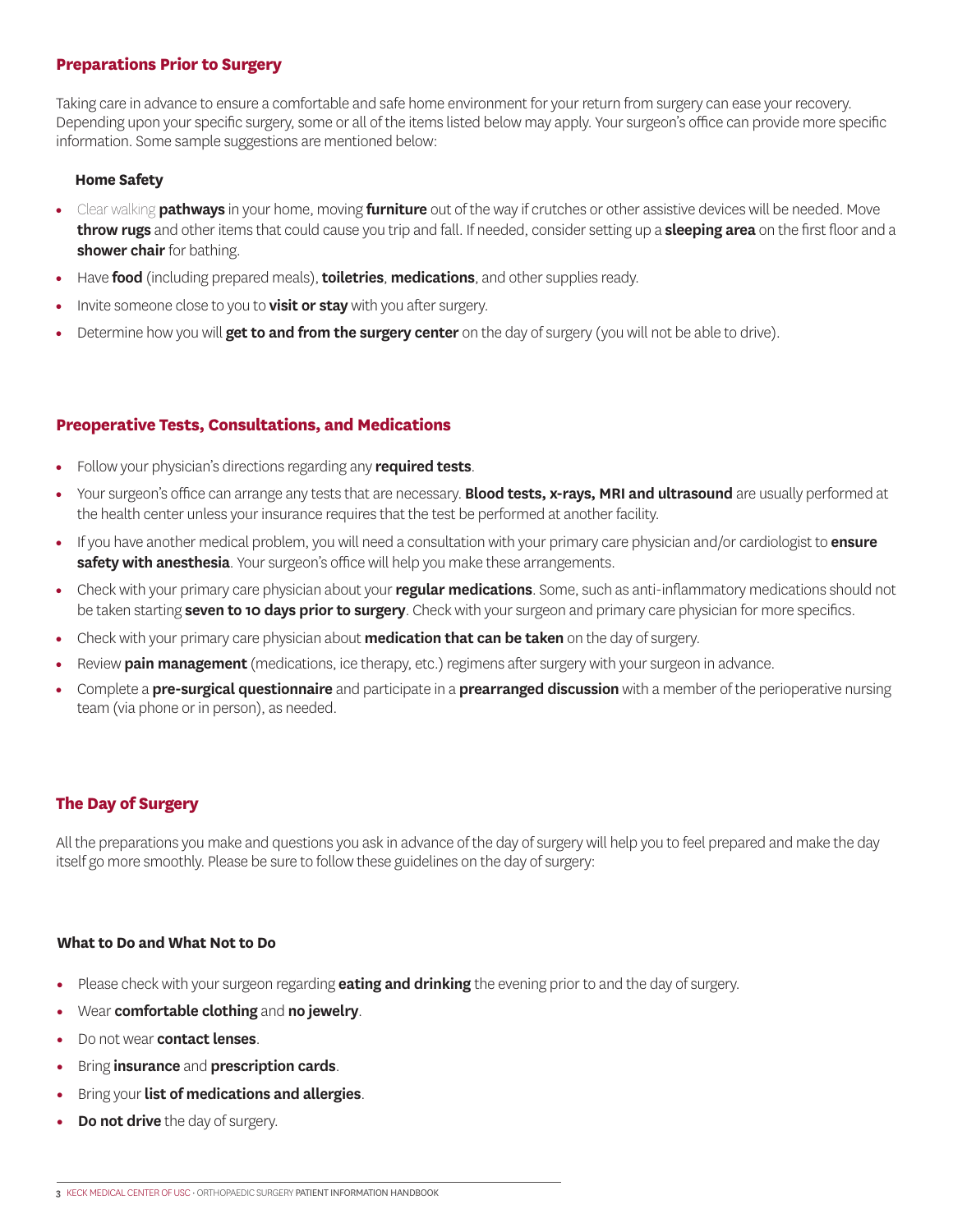#### **Directions and Parking**

Directions to 1516 San Pablo Street, Los Angeles, CA 90033 can be found by clicking on the link:

https://www.google.com/maps/place/1516+San+Pablo+St,+Los+Angeles,+CA+90033/@34.062494,-118.203114,16z/da ta=!4m5!3m4!1s0x80c2c5df2a34df53:0x9d7c9feb1317fe5f!8m2!3d34.0624979!4d-118.2031322?hl=en-US



#### **Parking at Keck Medicine of USC**

Valet service is on site for visitors to the Outpatient Surgery Center on the first floor of the HC3 building (Norris Healthcare Center), located in front of HC1 and HC3.

The Norris Healthcare Center HC3 building is on your left as you drive up the cul-de-sac. Additional parking is available nearby. Signs and attendants are on site.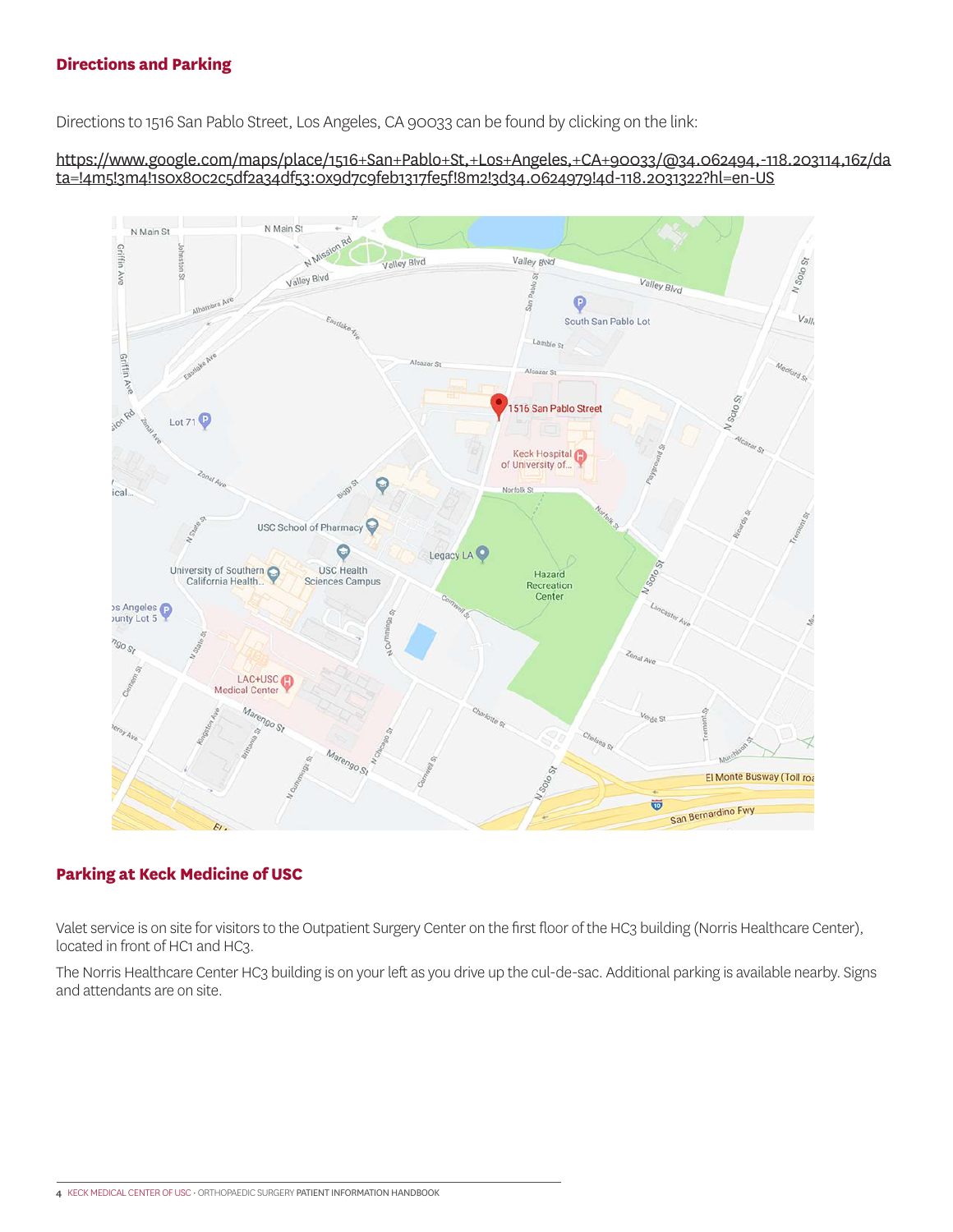#### **Checking In and Out for Surgery**

When you arrive at the Norris Healthcare Center HC3 building, check-in is right by the entrance. Once you have checked in, you will meet with a nurse at the surgery center.

Please have your list of medicines and allergies ready.

You will change into a hospital gown and be given an identification bracelet. Your family can stay with you until you are moved to the operating room. After your surgery, you will spend one to four hours in the recovery room for post-anesthesia care.

Once ready, you will be discharged to go home. You will be given assistance with a wheelchair to your family's car.

#### **After Surgery**

#### **Post-Operative Visits**

Depending upon your condition and the type of procedure you had, the follow-up visits will vary. There are some basic appointments to expect.

- **10 days to two weeks after surgery**, you will meet with a surgical team member for a wound check. Your home exercise program will be reviewed and you may begin physical therapy.
- **Additional appointments** will be scheduled at **six weeks**, **three** to **four months**, and later on as needed (dates depend on the procedure performed).

#### **Physical Therapy**

Physical Therapy may be needed after surgery. The timing and length of physical therapy will be reviewed with you by your surgeon.